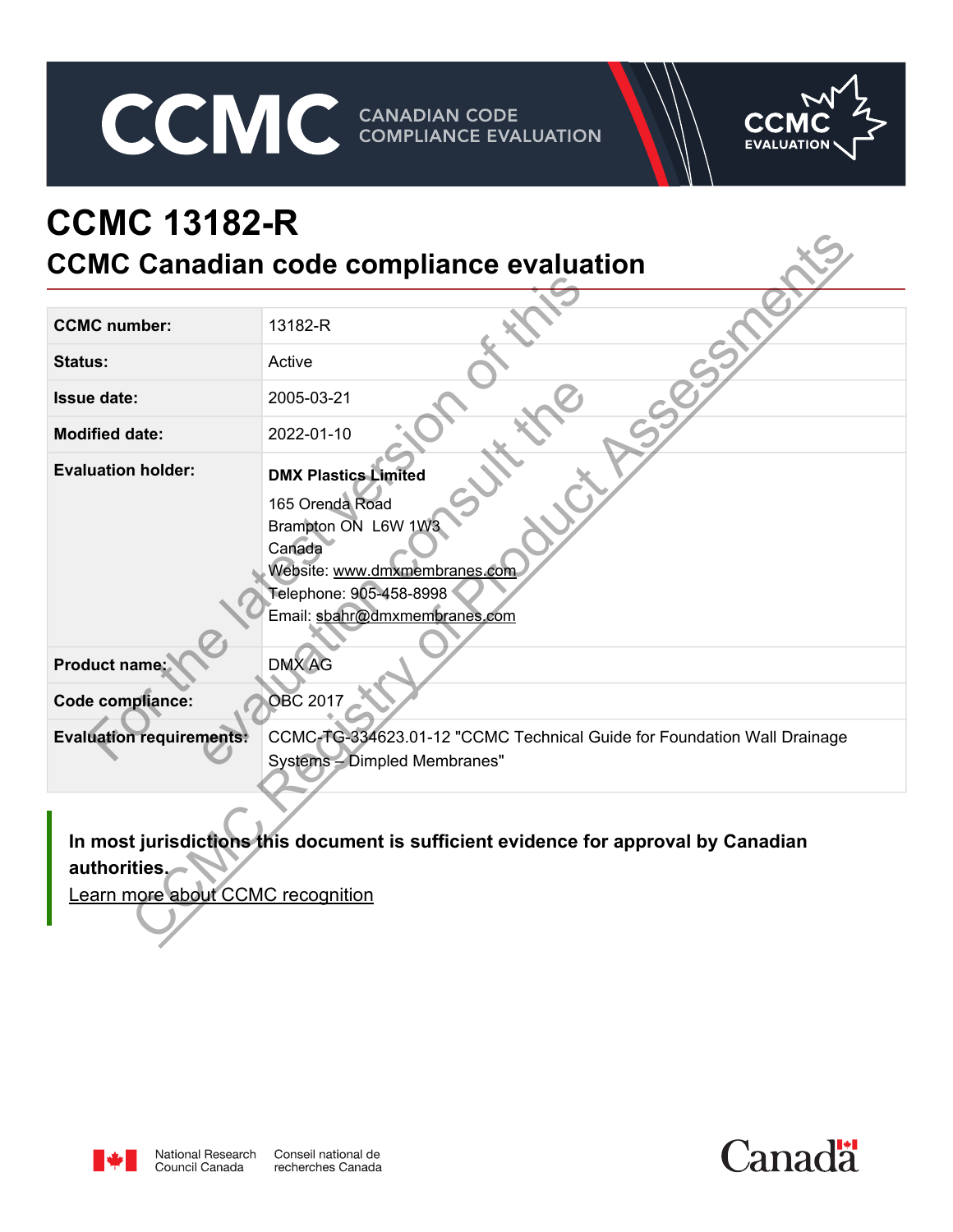# **Code compliance opinion**

It is the opinion of the Canadian Construction Materials Centre that the [evaluated product](#page-2-0), when used as a foundation wall drainage material in accordance with the [conditions and limitations](#page-3-0) stated in this evaluation, complies with the following code:

# **Ontario Building Code 2017**

| <b>Code provision</b>                                                                                                       | <b>Solution type</b> |  |  |  |  |
|-----------------------------------------------------------------------------------------------------------------------------|----------------------|--|--|--|--|
| 9.14.2.1.(2)(b) Foundation Wall Drainage                                                                                    | Acceptable           |  |  |  |  |
|                                                                                                                             |                      |  |  |  |  |
|                                                                                                                             |                      |  |  |  |  |
| The above opinion is based on the evaluation by the CCMC of technical evidence provided by the evaluation holder, and       |                      |  |  |  |  |
| is bound by the stated conditions and limitations. For the benefit of the user, a summary of the technical information that |                      |  |  |  |  |
| forms the basis of this evaluation has been included.                                                                       |                      |  |  |  |  |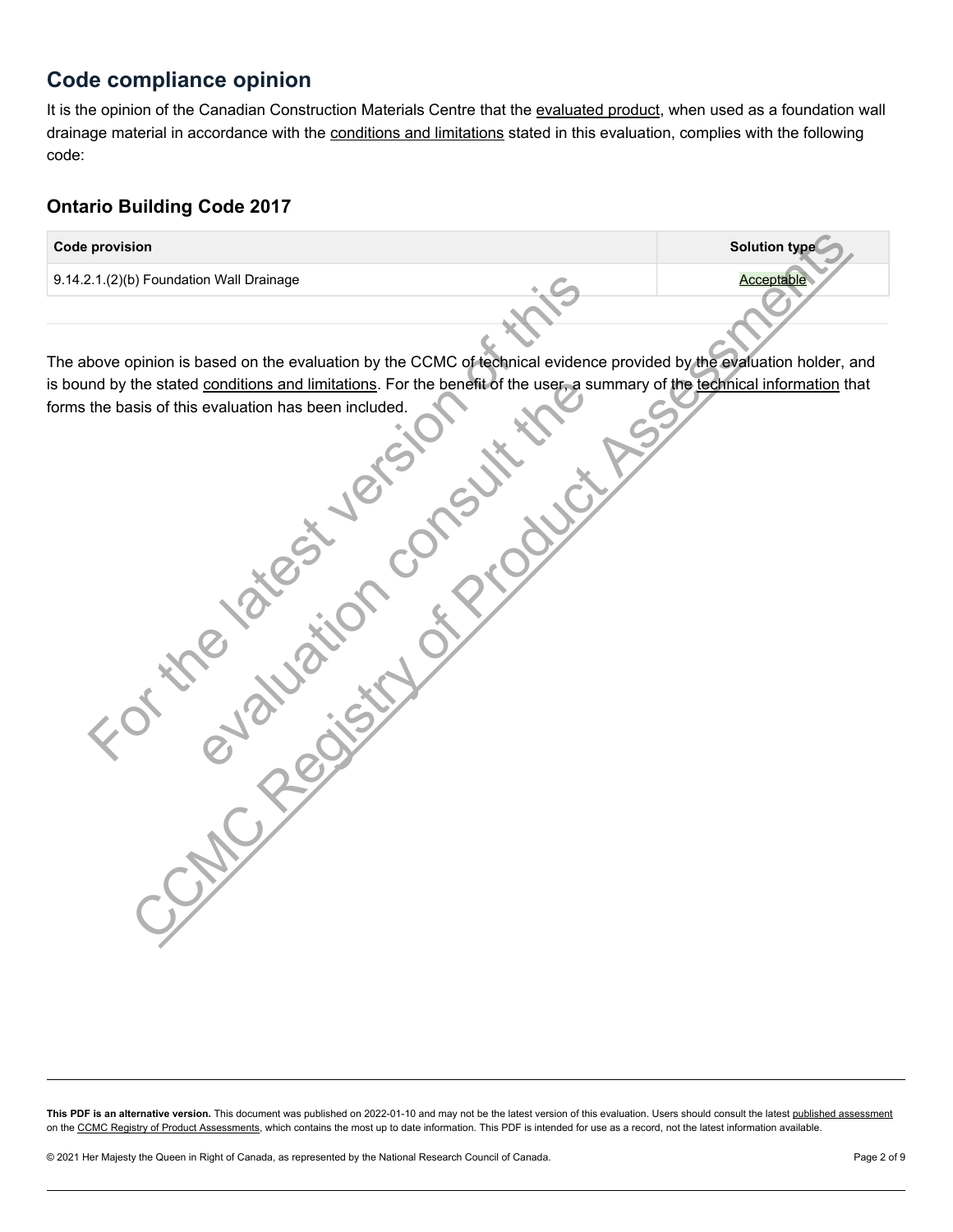# <span id="page-2-0"></span>**Product information**

### **Product name:**

DMX AG

## **Product description**

The product is a high-density polyethylene (HDPE), semi-rigid, thermally formed sheet that is smooth on one side and dimpled on the other side to provide an air gap between the membrane and the wall surface. The sheet thickness is 0.6 mm. The product is available in rolled sheets 3.05 m (10 ft.) wide. When two sheets are joined side by side, they must be overlapped by 200 mm to 300 mm with the dimples meshing. When two sheets are joined top to bottom, they must be overlapped by 150 mm.

To ensure correct application, a range of accessories, such as fasteners, anchors and moulding strips, are included with the product. Photos of the product are below.



This certification is valid only for products produced at the following plant:

• Brampton, Ontario, Canada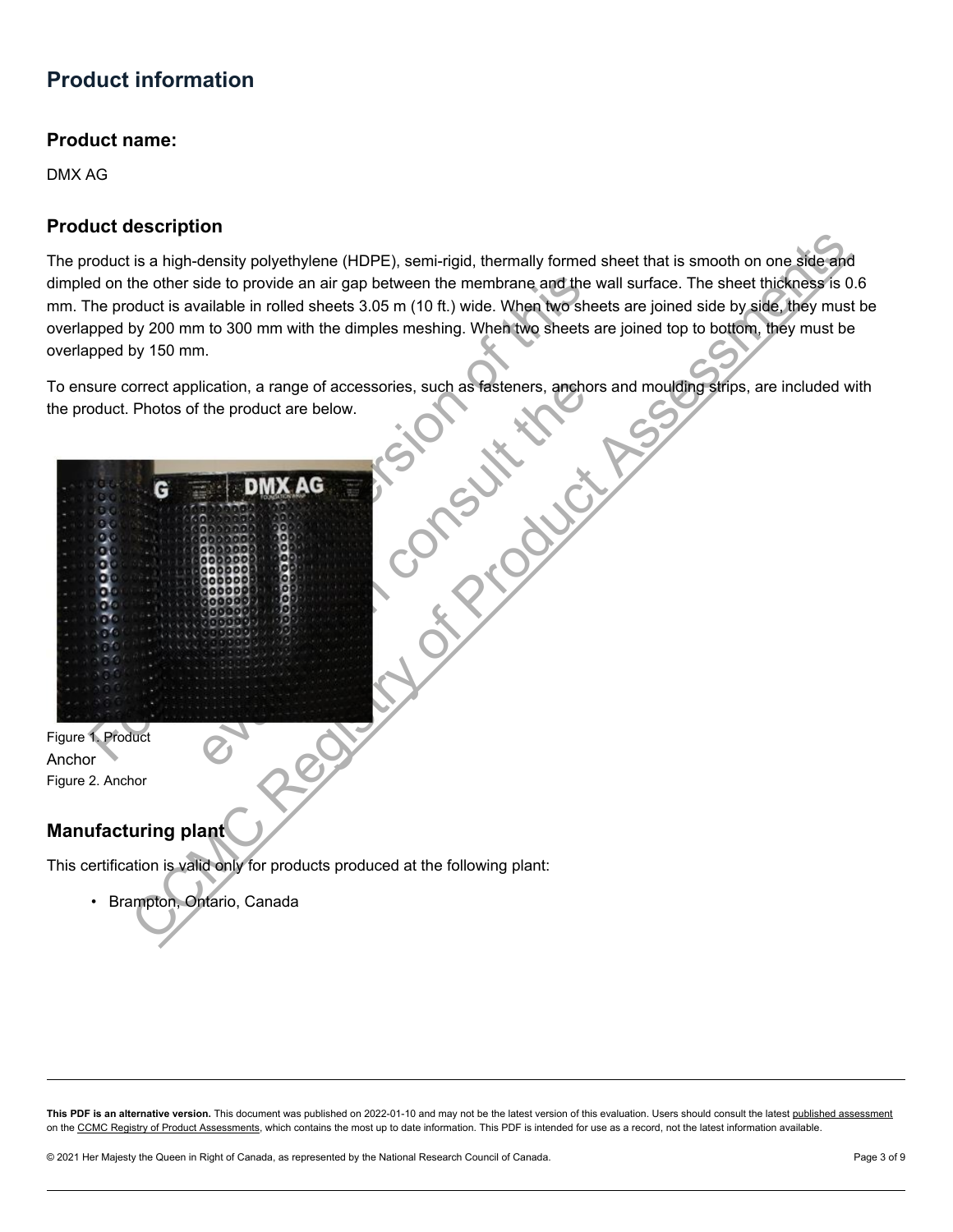# <span id="page-3-0"></span>**Conditions and limitations**

The CCMC's compliance opinion is bound by this product being used in accordance with the conditions and limitations set out below.

- Based on the evidence provided, the product has been classified as Type 2, Class B.
- The product must be installed in accordance with the manufacturer's instructions.
- The product was evaluated for use against cast-in-place and concrete block foundations only.
- The product is a dimpled membrane designed to act as a protective or capillary breaking layer against a foundation wall to protect it from transient or intermittent water that may come in contact with the surface of the wall.
- The product has been evaluated for use in vertical applications in depths of 3.7 m below grade. Applications greater than 3.7 m are considered to be outside the scope of this evaluation.
- The product is only one portion of the total foundation drainage system, which consists of a combination of design and construction processes that use different products. In particular, the product must be bent at the footing that is at the bottom of the wall to guide water past the cold joint to a drainage pipe located beyond the footing. This pipe will drain the water collected by the product toward an outflow (i.e., sewer). The product relies on a foundation wall drainage system that conforms to Subsection 9.14.3., Drainage Tile and Pipe, or to Subsection 9.14.4., Granular Drainage Layer, of Division B of the OBC 2017. wall.<br>
The product has been evaluated for use in vertical applications in dept<br>
greater than 3.7 m are considered to be outside the scope of this evaluation<br>
The product is only one portion of the total foundation drainag is at the bottom of the wall to guide water past the cold joint<br>pipe will drain the water collected by the product toward ar<br>on wall drainage system that conforms to Subsection 9.14<br>.14.4., Granular Drainage Layer, of Divi product his a dimpled membrane designed to act as a protective or capillary breaking layer against a<br>mindion wall to protect it from transient or intermittent water that may come in contact with the surface of<br>il,<br>memorian
- The placement and grading of backfill must conform to the requirements of Subsection 9.12.3., Backfill, of Division B of the OBC 2017. It is recommended that an impervious "topping off" layer of clay or silt material be placed on top of the backfill to create a positive slope that would lead surface water away from the building.
- The product must be protected from exposure to ultraviolet (UV) radiation from the sun within a maximum of 30 days of its installation.
- The long-term performance of a drainage system will depend on local conditions such as the soil type, hydrogeology of the site, mineralogy and presence of microorganisms in the soil (i.e., iron ochre), as well as compatibility of the filter with the soil, among other issues. There should be a proper engineering design for the drainage system.
- Pattern and spacing of anchors must be designed to consider the site-specific issues such as the type of soil and how it will react to the product, as well as the backfilling methods used.
- The top of the membrane and all vertical joints and terminations must be mechanically fastened and sealed to prevent soil particles from entering behind the membrane.
- The product must be labelled with the manufacturer's name or logo and the phrase "CCMC 13182-R."

This PDF is an alternative version. This document was published on 2022-01-10 and may not be the latest version of this evaluation. Users should consult the latest [published assessment](https://nrc.canada.ca/en/certifications-evaluations-standards/canadian-construction-materials-centre/ccmc-publications/document.html?type=cert&id=13182-R) on the [CCMC Registry of Product Assessments,](https://nrc.canada.ca/en/certifications-evaluations-standards/canadian-construction-materials-centre/ccmc-publications/registry/extranet/list) which contains the most up to date information. This PDF is intended for use as a record, not the latest information available.

© 2021 Her Majesty the Queen in Right of Canada, as represented by the National Research Council of Canada. Page 4 of 9 Page 4 of 9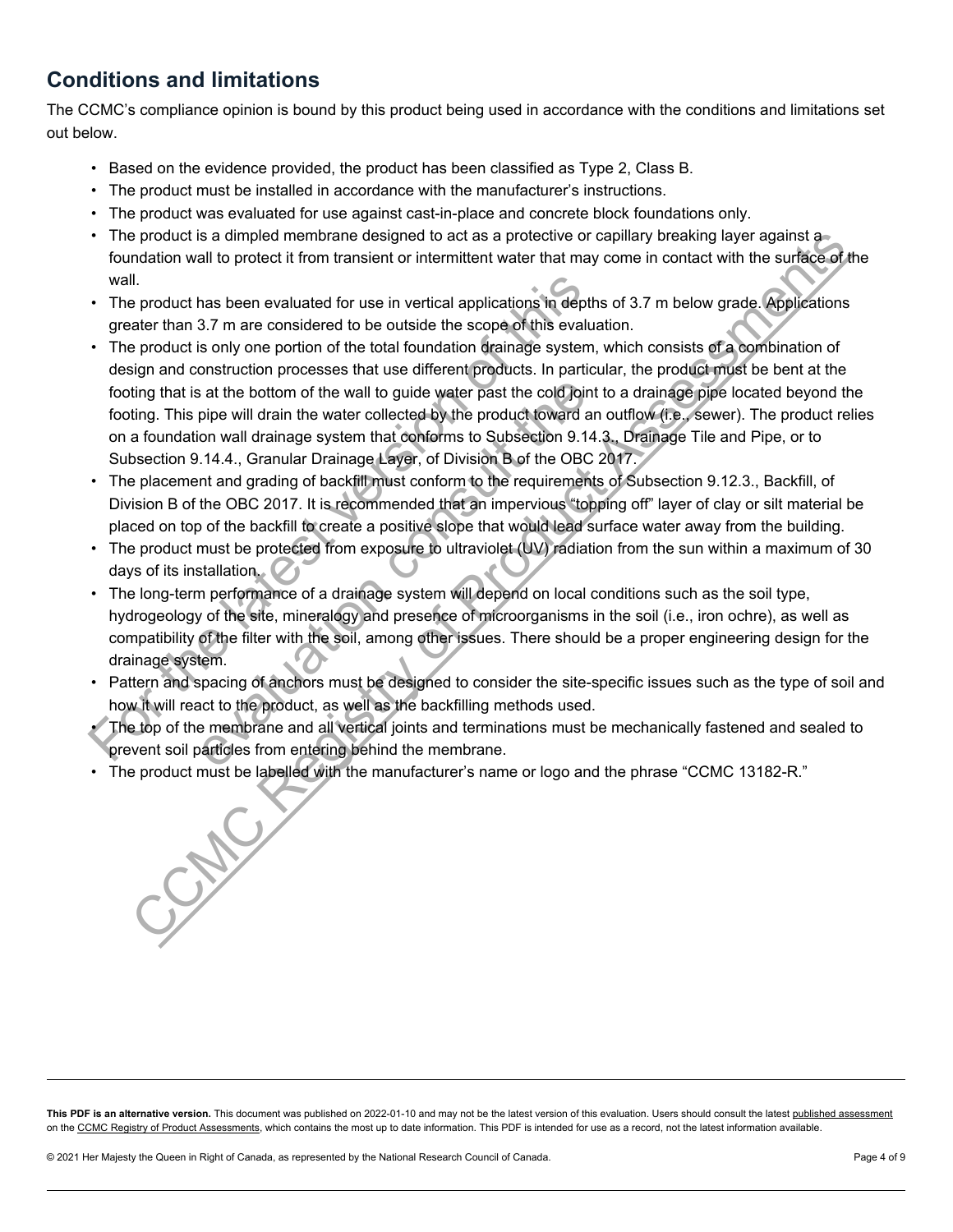# <span id="page-4-0"></span>**Technical information**

This evaluation is based on demonstrated conformance with the following criteria:

| Criteria number      | Criteria name                                                                 |
|----------------------|-------------------------------------------------------------------------------|
| CCMC-TG-334623.01-12 | CCMC Technical Guide for Foundation Wall Drainage Systems - Dimpled Membranes |

The evaluation holder has submitted technical documentation for the CCMC's evaluation. Testing was conducted at laboratories recognized by the CCMC. The corresponding technical evidence for this product is summarized below.

# <span id="page-4-3"></span><span id="page-4-2"></span><span id="page-4-1"></span>**Table 1. Results of testing the performance requirements of the product**

| THE EVAIDANDITIONEL HAS SUDHINED TECHNICAL QUODHEHIANOH IOL ME CONIC S EVAIDANDIT. TESNING WAS CONQUOED AT<br>laboratories recognized by the CCMC. The corresponding technical evidence for this product is summarized below. |               |                                  |                                  |  |  |  |
|-------------------------------------------------------------------------------------------------------------------------------------------------------------------------------------------------------------------------------|---------------|----------------------------------|----------------------------------|--|--|--|
| Table 1. Results of testing the performance requirements of the product                                                                                                                                                       |               |                                  |                                  |  |  |  |
| <b>Property</b>                                                                                                                                                                                                               | Unit          | Requirement                      | Result                           |  |  |  |
| <b>Compressive strength (initial)</b>                                                                                                                                                                                         | kPa           | 150                              | 322.6                            |  |  |  |
| Dynamic impact resistance (mean failure energy)                                                                                                                                                                               |               | ≥ 2.45                           | 10.8                             |  |  |  |
| Creep resistance (residual thickness at 25 years/10°C)                                                                                                                                                                        |               | ≥ 40% at 25 years/10°C           | 87.7                             |  |  |  |
| Cold bending at -30°C                                                                                                                                                                                                         |               | No visible crack                 | No                               |  |  |  |
| Tensile strength - at yield                                                                                                                                                                                                   | kN/m          | $\geq 8$                         | MD <sup>(1)</sup> 8.3, XD<br>8.0 |  |  |  |
| Tensile strength - elongation at break                                                                                                                                                                                        |               | $\geq 25$                        | 36.8                             |  |  |  |
| Heat aging $(2)$ - dimensional change                                                                                                                                                                                         |               | $\leq 1$                         | MD-0.6, CD<br>$-0.7$             |  |  |  |
| Heat aging - weight change                                                                                                                                                                                                    | $\%$          | $\leq 0.1$                       | $-0.2$ (3)                       |  |  |  |
| Heat aging - residual compression strength                                                                                                                                                                                    | $\%$          | $\geq 80\%$ of initial           | 97.6                             |  |  |  |
| Heat aging - creep resistance (residual thickness at 25 years/10°C)                                                                                                                                                           | $\%$          | $\geq$ 40% at 25 years/10°C      | 85.5                             |  |  |  |
| Resistance to alkaline environment - appearance                                                                                                                                                                               |               | No visible crack                 | No visible crack                 |  |  |  |
| Resistance to alkaline environment - residual compression<br>strength                                                                                                                                                         | $\%$          | $\geq 80$ of initial             | 94.7                             |  |  |  |
| Resistance to alkaline environment - cold bending at -30°C                                                                                                                                                                    |               | No cracks at room<br>temperature |                                  |  |  |  |
| Geometrical properties - orientation of dimples                                                                                                                                                                               |               | Report value                     | Perpendicular                    |  |  |  |
| Geometrical properties - number of dimples per unit area                                                                                                                                                                      | Dimples/ $m2$ | Report value                     | 1676                             |  |  |  |
| Geometrical properties - overall thickness                                                                                                                                                                                    | mm            | Report value                     | 7.67                             |  |  |  |
| Geometrical properties - sheet thickness                                                                                                                                                                                      | mm            | Report value                     | 0.58                             |  |  |  |
| Geometrical properties - hollow core thickness                                                                                                                                                                                | mm            | $\geq 5.0$                       | 7.09                             |  |  |  |
| Anchorage performance                                                                                                                                                                                                         | kN/anchor     | Report value                     | 0.406                            |  |  |  |

This PDF is an alternative version. This document was published on 2022-01-10 and may not be the latest version of this evaluation. Users should consult the latest [published assessment](https://nrc.canada.ca/en/certifications-evaluations-standards/canadian-construction-materials-centre/ccmc-publications/document.html?type=cert&id=13182-R) on the [CCMC Registry of Product Assessments,](https://nrc.canada.ca/en/certifications-evaluations-standards/canadian-construction-materials-centre/ccmc-publications/registry/extranet/list) which contains the most up to date information. This PDF is intended for use as a record, not the latest information available.

© 2021 Her Majesty the Queen in Right of Canada, as represented by the National Research Council of Canada. Page 5 of 9 of 9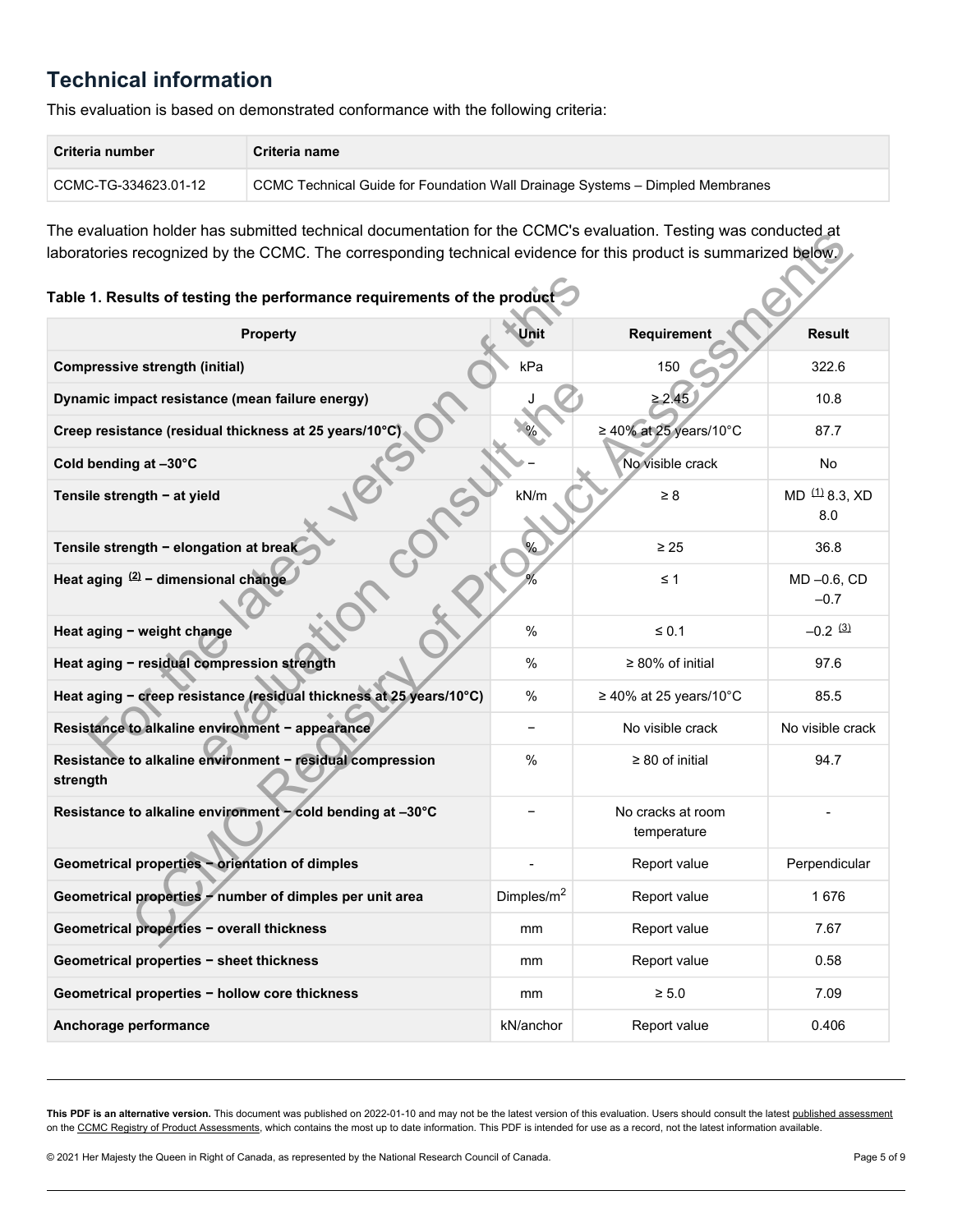#### **Notes:**

- <span id="page-5-0"></span>[1](#page-4-1) MD refers to the machine direction of the product; XD refers to the cross direction of the product.
- <span id="page-5-1"></span>[2](#page-4-2) Aging of the samples is limited to 2 weeks if OIT > 5 minutes after 2 weeks, and extended to 8 weeks otherwise.
- <span id="page-5-2"></span>If the weight change is greater than 0.1%, an additional creep resistance test must be conducted and the residual thickness must be greater than 40% at 25 years/10°C. [3](#page-4-3)

# **Administrative information**

### **Disclaimer**

This evaluation is issued by the Canadian Construction Materials Centre (CCMC), a part of the Construction Research Centre at the National Research Council of Canada (NRC). The evaluation must be read in the context of the entire CCMC Registry of Product Assessments and the legislated applicable building code in effect.

The CCMC was established in 1988 on behalf of the applicable regulator (i.e., the provinces and territories) to ensure—through assessment—conformity of alternative and acceptable solutions to regional building codes as determined by the local authority having jurisdiction (AHJ) as part of the issuance of a building permit. It is the responsibility of the local AHJs, design professionals, and specifiers to confirm that the evaluation is current and has not been withdrawn or superseded by a later issue. Please refer to the website or contact:

#### **Canadian Construction Materials Centre**

Construction Research Centre National Research Council of Canada 1200 Montreal Road Ottawa, Ontario, K1A 0R6 Telephone: 613-993-6189 Fax: 613-952-0268

The NRC has evaluated the material, product, system or service described herein only for those characteristics stated herein. The information and opinions in this evaluation are directed to those who have the appropriate degree of experience to use and apply its contents (i.e., AHJs, design professionals and specifiers). This evaluation is only valid when the product is installed in strict compliance with the stated conditions and limitations of evaluation and the applicable local building code. In circumstances where no applicable local building permit is issued and that no confirmation of compliance 'for use in the intended field application' is undertaken, this evaluation is null and void in all respects. This evaluation is provided without representation, warranty, or guarantee of any kind, expressed, or implied, and the NRC provides no endorsement for any evaluated material, product, system or service described herein. The NRC accepts no responsibility whatsoever arising in any way from any and all use and reliance on the information contained in this evaluation with respect to its compliance to the referenced code(s) and standard(s). The NRC is not undertaking to render professional or other services on behalf of any person or entity nor to perform any duty owed by any person or entity to another person or entity. **Example 12 and 12 and 13 and 24 and 24 and 24 and 24 and 24 and 24 and 24 and 26 and 26 and 36 and 36 and 36 and 36 and 36 and 36 and 36 and 36 and 36 and 36 and 36 and 36 and 36 and 36 and 36 and 36 and 36 and 36 and 36** FIRED TO THE TRIGGALL STATES THE TRIGGALL STATES IN OUR CONSULTED TO A UNITED AND DEVELOP AND A STATES IN A HALL AND AS PRODUCT AND A STATES IN A HALL AND AS PRODUCT. SINCE IN SURFACT AND SAMPLE IN THE EVALUATION (SINCE TH **Example 11 and 11 and 11 and 11 and 11 and 11 and 11 and 11 and 11 and 11 and 11 and 11 and 11 and 11 and 11 and 11 and 11 and 11 and 11 and 11 and 11 and 11 and 11 and 11 and 11 and 11 and 11 and 11 and 11 and 11 and 11** 

### **Language**

Une version française de ce document est disponible. In the case of any discrepancy between the English and French version of this document, the English version shall prevail.

# **Copyright**

© 2021 Her Majesty the Queen in Right of Canada, as represented by the National Research Council of Canada.

All rights reserved. No part of this publication may be reproduced, stored in a retrieval system, or transmitted in any form or by any means, electronic, mechanical, photocopying, recording or otherwise, without the prior written permission of the CCMC.

This PDF is an alternative version. This document was published on 2022-01-10 and may not be the latest version of this evaluation. Users should consult the latest [published assessment](https://nrc.canada.ca/en/certifications-evaluations-standards/canadian-construction-materials-centre/ccmc-publications/document.html?type=cert&id=13182-R) on the [CCMC Registry of Product Assessments,](https://nrc.canada.ca/en/certifications-evaluations-standards/canadian-construction-materials-centre/ccmc-publications/registry/extranet/list) which contains the most up to date information. This PDF is intended for use as a record, not the latest information available.

© 2021 Her Majesty the Queen in Right of Canada, as represented by the National Research Council of Canada. Page 6 of 9 of 9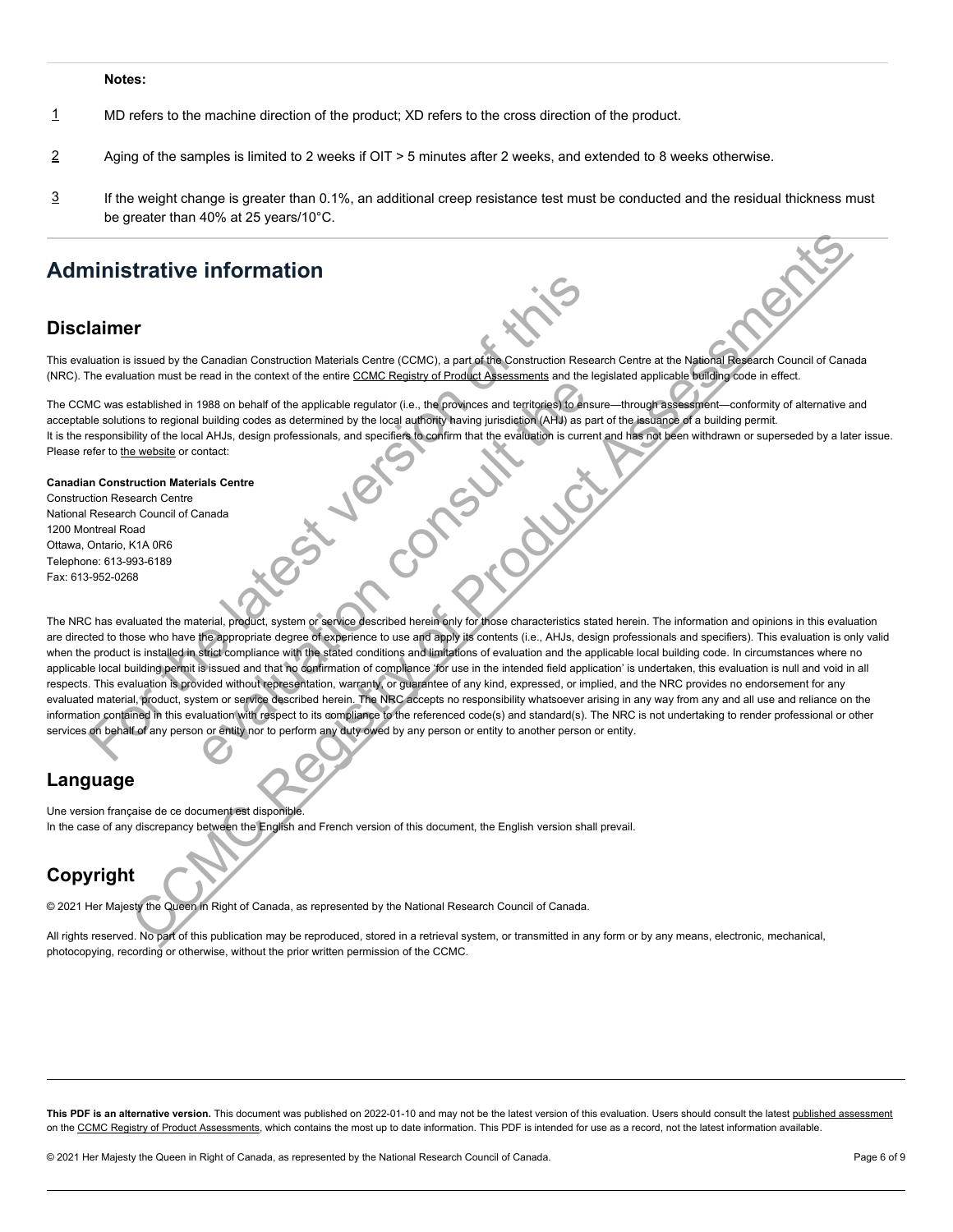# <span id="page-6-0"></span>**CCMC recognition**

The Canadian Construction Materials Centre (CCMC) assesses compliance with Canadian building, energy and safety codes. We are the only construction code compliance service supported and operated by the Government of Canada. Trusted by over 6,000 regulators across Canada.

## **CCMC assessments are recognized by construction authorities across Canada:**

| Most Canadian authorities having jurisdiction (AHJs) consider CCMC product assessments acceptable as |                                                                |  |  |  |
|------------------------------------------------------------------------------------------------------|----------------------------------------------------------------|--|--|--|
| evidence for product approval.                                                                       |                                                                |  |  |  |
|                                                                                                      |                                                                |  |  |  |
| CCMC assessments are recognized by construction authorities across Canada:                           |                                                                |  |  |  |
| Alliance of Canadian Building Official Associations (ACBOA)                                          |                                                                |  |  |  |
|                                                                                                      | (Alliance of Canadian Building Official Associations (ACBOA))  |  |  |  |
| First Nations National Building Officers Association (FNNBOA)                                        | First Nations National Building Officers Association (FNNBOA)) |  |  |  |
|                                                                                                      |                                                                |  |  |  |
| Canadian Home Builders' Association (CHBA                                                            |                                                                |  |  |  |
|                                                                                                      | (Canadian Home Builders' Association (CHBA))                   |  |  |  |
| Alberta Building Officials Association (ABOA)                                                        | (Alberta Building Officials Associations (ABOA))               |  |  |  |
| Saskatchewan Building Officials Association (SBOA)                                                   | (Saskatchewan Building Officials Association (SBOA))           |  |  |  |
| Manitoba Building Officials Association (MBOA)                                                       | (Manitoba Building Officials Association (MBOA))               |  |  |  |
| <b>Ontario Building Officials Association (OBOA)</b>                                                 | (Ontario Building Officials Association (OBOA))                |  |  |  |
| New Brunswick Building Officials Association (NBBOA)                                                 | (New Brunswick Building Officials Association (NBBOA))         |  |  |  |
| Nova Scotia Building Officials Association (NSBOA)                                                   |                                                                |  |  |  |
|                                                                                                      | (Nova Scotia Building Officials Association (NSBOA))           |  |  |  |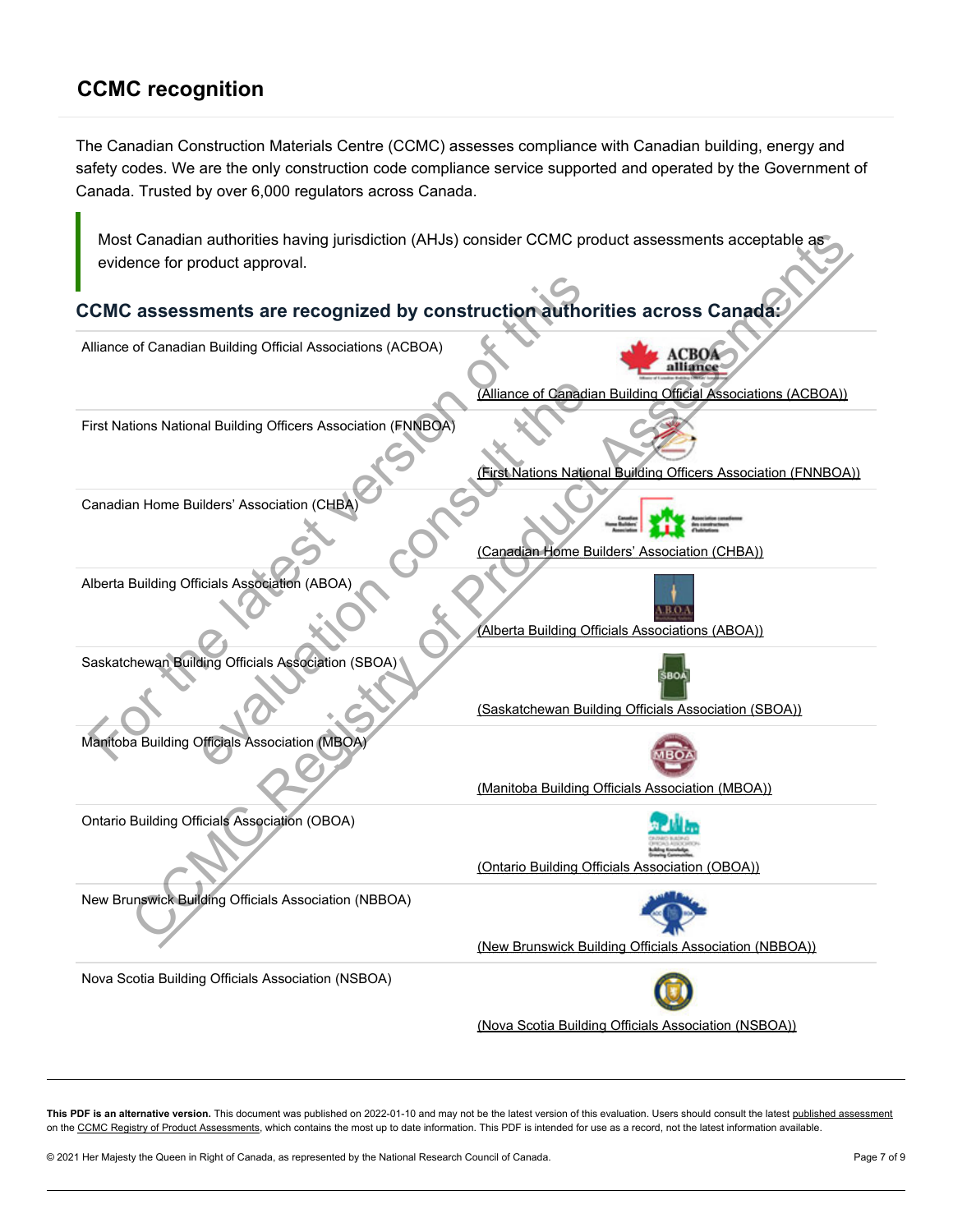The CCMC provides code compliance assessments to Canadian code requirements, consulting nationwide with construction regulators to elicit regional variations in code requirements as well as provincial and local interpretations. Users are advised to review the technical information presented in CCMC assessments when making approval decisions. [Learn more about how the CCMC provides a unique service for Canada.](https://nrc.canada.ca/en/certifications-evaluations-standards/canadian-construction-materials-centre/ccmc-evaluations-unique-service-canada)

For more information, contact the CCMC by phone at (613) 993-6189 or by email at [ccmc@nrc-cnrc.gc.ca](mailto:ccmc@nrc-cnrc.gc.ca) 

# <span id="page-7-0"></span>**Code compliance as an acceptable solution**

### **Code Compliance via Acceptable Solutions**

If a building design (e.g. material, component, assembly or system) can be shown to meet all provisions of the applicable **acceptable solutions** in Division B (e.g. it complies with the applicable provisions of a referenced standard), it is deemed to have satisfied the objectives and functional statements linked to those provisions and thus to have complied with that part of the Code. Code compliance as an acceptable solution<br>
The abiliding design (e.g. material, component, assembly or system) can<br>
the applicable acceptable solutions in Division B (e.g. it complies with<br>
referenced standard), it is deem design (e.g. material, component, assembly or system) can<br>a acceptable solutions in Division B (e.g. it complies with<br>andard), it is deemed to have satisfied the objectives and<br>id thus to have complied with that part of th **COMPINIATE ASSES CONSTRANT CONSTRANT CONSTRANT CONSTRANT CONSTRANT CONSTRANT CONSTRANT CONSTRANT CONSTRANT CONSTRANT CONSTRANT CONSTRANT CONSTRANT CONSTRANT CONSTRANT CONSTRANT CONSTRANT CONSTRANT CONSTRANT CONSTRANT CONS** 

— **National Building Code of Canada, Sentence A-1.2.1.1.(1)(a)** 

The CCMC has determined that compliance with this provision of the Code has been demonstrated as an **Acceptable Solution**. The evaluation report provides a summary of the basis of CCMC's compliance opinion.

### **CCMC's code compliance opinions**

All CCMC evaluation reports are opinions of code compliance established in accordance with the National Building Code of Canada, Subsection 1.2.1. "Compliance with this Code," which requires compliance to be achieved by:

• complying with the applicable acceptable solutions in Division B, or

• using an alternative solution that will achieve at least the minimum level of performance required by Division B in the areas defined by the objective and functional statements attributed to the applicable acceptable solutions.

The CCMC assesses compliance with Canadian building, energy and safety codes, and is trusted by over 6,000 regulators across Canada.

This PDF is an alternative version. This document was published on 2022-01-10 and may not be the latest version of this evaluation. Users should consult the latest [published assessment](https://nrc.canada.ca/en/certifications-evaluations-standards/canadian-construction-materials-centre/ccmc-publications/document.html?type=cert&id=13182-R) on the [CCMC Registry of Product Assessments,](https://nrc.canada.ca/en/certifications-evaluations-standards/canadian-construction-materials-centre/ccmc-publications/registry/extranet/list) which contains the most up to date information. This PDF is intended for use as a record, not the latest information available.

© 2021 Her Majesty the Queen in Right of Canada, as represented by the National Research Council of Canada. Page 8 of 9